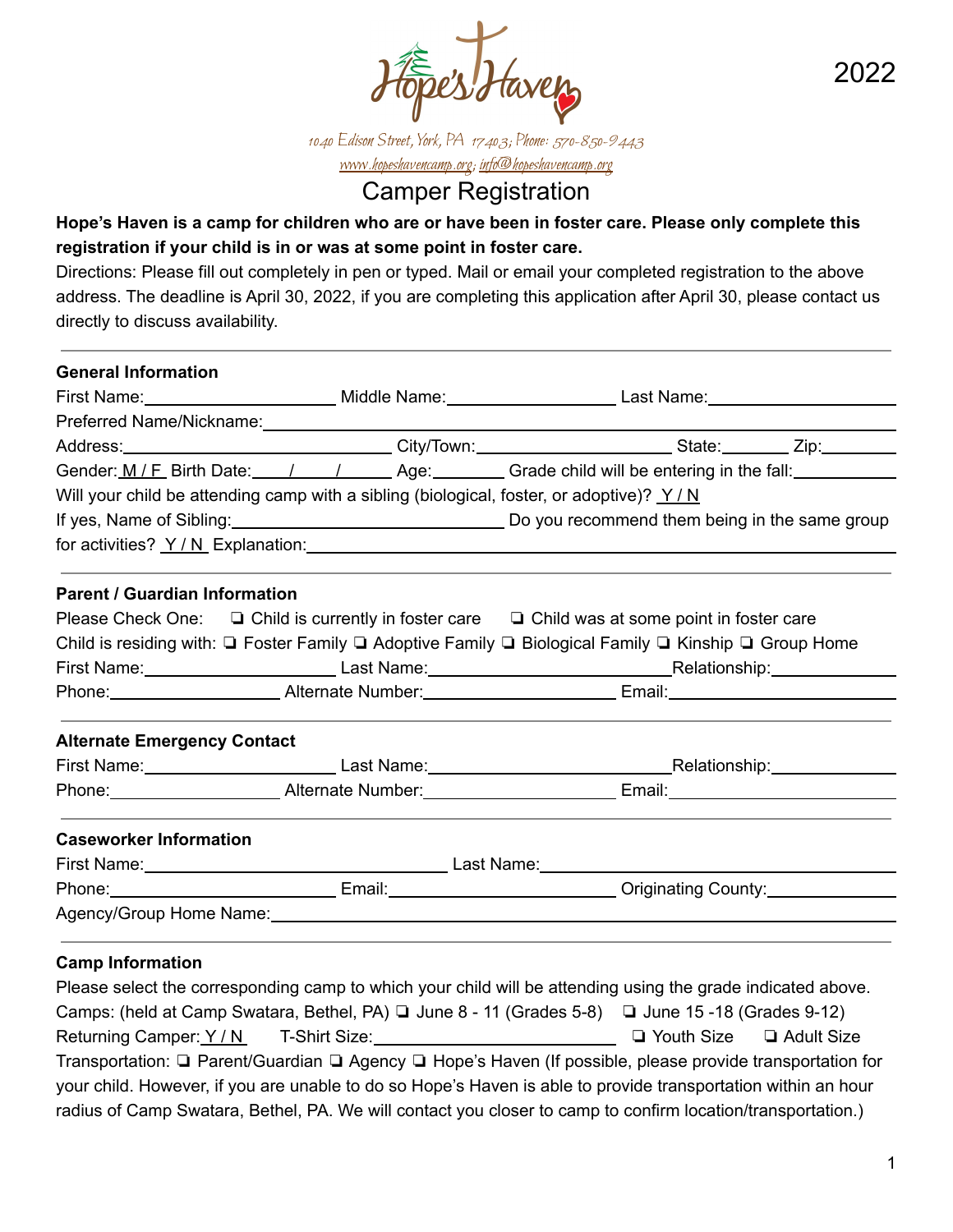### **Medications**

Does your child take medications:  $Y/N$  If yes, please complete the following section. (All medications must be provided in their original containers and must match the first/last name of the child listed on the registration.) 1. Medication Name:

| $\blacksquare$ . My and the set of the set of the set of the set of the set of the set of the set of the set of the set of the set of the set of the set of the set of the set of the set of the set of the set of the set of the set |  |
|---------------------------------------------------------------------------------------------------------------------------------------------------------------------------------------------------------------------------------------|--|
|                                                                                                                                                                                                                                       |  |
| 2. Medication Name: 2. Medication Name: 2. Medication Name: 2. Medication Name: 2. Medication Name: 2. Medication Name: 2. Medication Name: 2. Medication Name: 2. Medication Name: 2. Medication Name: 2. Medication Name: 2.        |  |
|                                                                                                                                                                                                                                       |  |
|                                                                                                                                                                                                                                       |  |
|                                                                                                                                                                                                                                       |  |
| 4. Medication Name: 1988 and 2008 and 2008 and 2008 and 2008 and 2008 and 2008 and 2008 and 2008 and 2008 and                                                                                                                         |  |
|                                                                                                                                                                                                                                       |  |
| <b>Medical Provider</b>                                                                                                                                                                                                               |  |
|                                                                                                                                                                                                                                       |  |

| 1101110.       | טווטוו.       |
|----------------|---------------|
| Policy Number: | Number:<br>שו |
|                |               |

### **Health/Behavior History**

Circle "Yes" or "No" for each statement. Explain "Yes" answers below.

Has/does the camper:

- 1. Ever been hospitalized?  $Y/N$
- 2. Ever had surgery?  $Y/N$
- 3. Have recurrent/chronic illnesses? Y / N
- 4. Had a recent infectious disease?  $Y/N$
- 5. Had a recent injury? Y / N
- 6. Had headaches? Y / N
- 7. Have diabetes? Y / N
- 8. Had seizures? Y / N
- 9. Had fainting or dizziness?  $Y/N$
- 10. Wear glasses, contacts, or eyewear?  $Y/N$
- 11. Have any skin problems? Y / N
- 12. Ever had back/joint problems?  $Y/N$
- 13. Ever acted out sexually? Y / N
- 14. Have a learning disability? Y / N
- 15. Deal with aggressiveness?  $Y/N$
- 16. Have problems with sleep/sleepwalking?  $Y/N$
- 17. Have a history of bedwetting?  $Y/N$
- 18. Deal with nightmares/night terrors? Y / N
- 19. Passed out/had chest pain during exercise?  $Y/N$
- 20. Had asthma/wheezing/trouble breathing? Y / N
- 21. Had mononucleosis during the past year? Y / N
- 22. Have problems with periods/menstruation? Y / N
- 23. Have problems with diarrhea/constipation?  $Y/N$
- 24. Ever struggled with biting?  $Y/N$
- 25. Ever struggled with running away?  $Y/N$
- 26. Ever struggled with being withdrawn? Y / N
- 27. Ever struggled with an eating disorder?  $Y/N$
- 28. Traveled outside the U.S. in the past year? Y / N
- 29. Have any allergies? Y / N
- 30. Have any dietary restrictions?  $Y/N$

Please explain "Yes" answers in the space below, noting the number of the question(s).

Please list any modifications that work well for your child.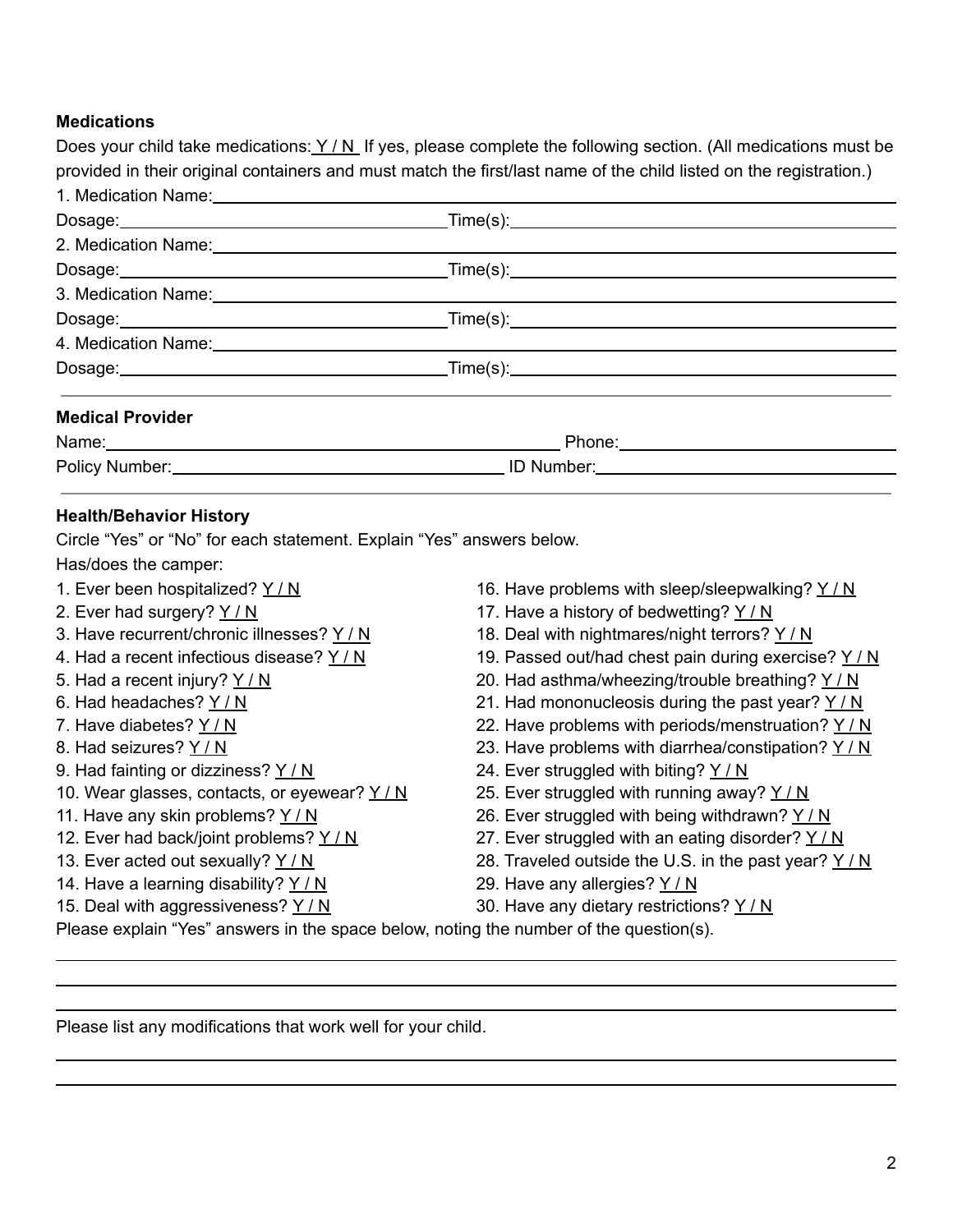Please list any restricted activities.

Please use the space below to provide any additional information about the campers physical, emotional, and mental health or behavior about which the camp should be aware. If nothing is applicable, please write N/A.

### **Immunization History**

Please, fill in the date(s) of each immunization or attach an immunization record.

| Immunization                                    | Date(s) |
|-------------------------------------------------|---------|
| Diphtheria, tetanus, pertussis (DTaP) or (TdaP) |         |
| Tetanus booster (dT) or (TdaP)                  |         |
| Mumps, measles, rubella (MMR)                   |         |
| Polio (IPV)                                     |         |
| Haemophilus influenzae type B (HIB)             |         |
| Pneumococcal (PCV)                              |         |
| <b>Hepatitis A</b>                              |         |
| <b>Hepatitis B</b>                              |         |
| Varicella (chicken pox)                         |         |
| Meningococcal meningitis (MCV4)                 |         |
| Tuberculosis (TB) test                          |         |

### **Parent/Guardian Authorization**

**Medical Release:** I certify that all of the information above is true and complete to the best of my knowledge. I agree to notify Hope's Haven if any change occurs in medical condition before arriving at camp. The person named above has permission to engage in all activities except as noted above. I hereby give permission to Hope's Haven to provide routine health care, administer prescribed medications, and seek emergency medical treatment. I give permission to Hope's Haven to arrange necessary related transportation for the person named above. I agree to the release of any records necessary for insurance purposes. In the event I cannot be reached in an emergency, I hereby give permission to the physician selected by Hope's Haven to secure and administer treatment, including hospitalization for the person named above. I hereby waive and release Hope's Haven and its volunteers/staff from any and all liability for any injury or illness incurred at camp.

**Confidentiality Statement:** All information regarding the person named above will be held confidential within pertinent volunteers/staff on a need-to-know basis for the purposes of determining admission and providing the best experience possible to the person named above and others in attendance. However, confidentiality may be breached in the event of an emergency or if a safety concern arises that requires attention. Hope's Haven requires all volunteers/staff to report any concerns of child abuse according to Pennsylvania law.

| Parent/Guardian<br>Signature: |  |
|-------------------------------|--|
|                               |  |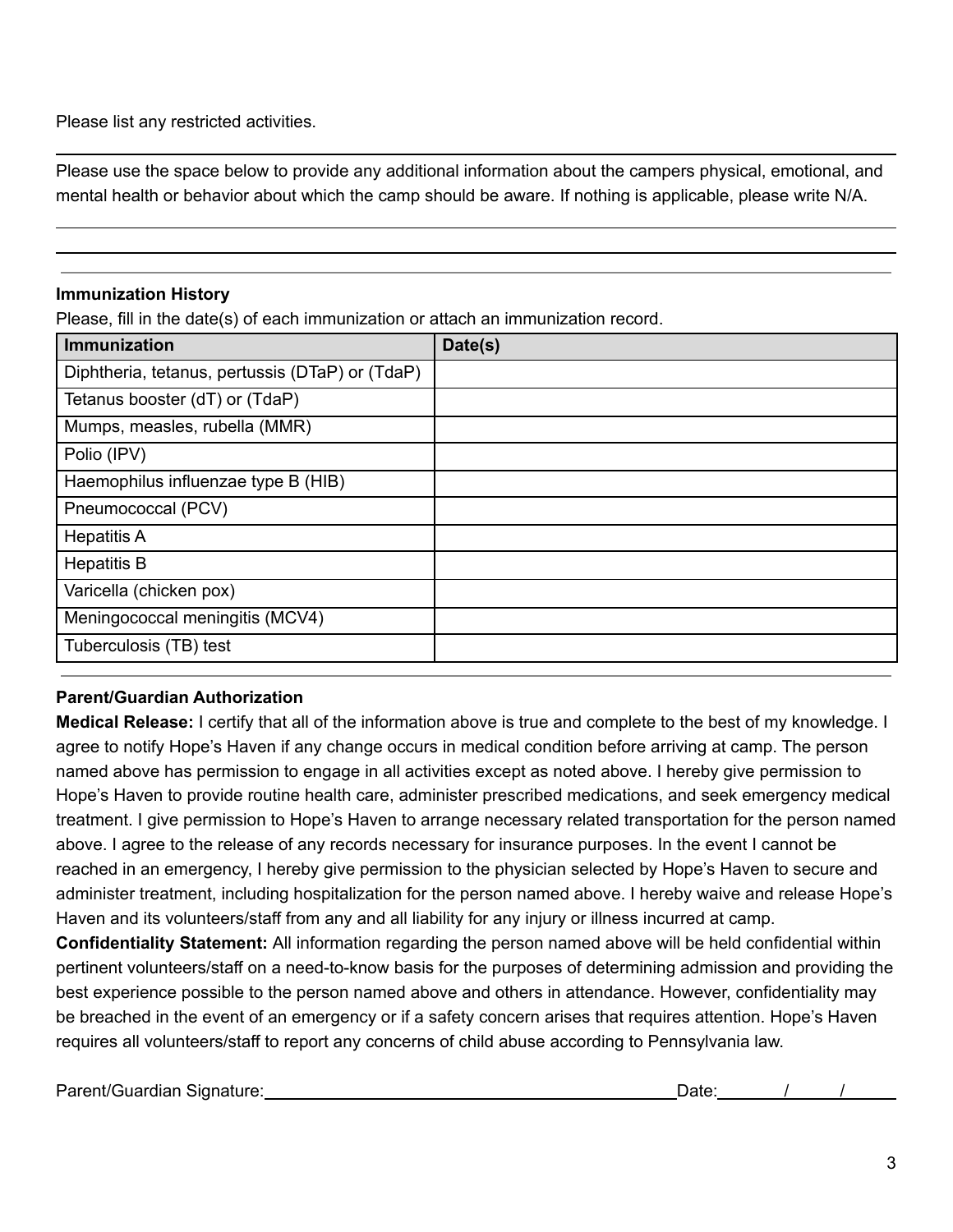# Standing Orders

### **This form must be signed and is required for camper attendance.**

The following over-the-counter medications will be available at Hope's Haven Camp. Administration of these medications is "per label directions" unless otherwise noted. Generic drugs may be used in place of name brands. Please check "Yes" for medications the Medical Volunteers/Staff are allowed to administer to the camper as needed.

Camper Name: Date of Birth: / /

| <b>Yes</b> | <b>No</b> | <b>Medication &amp; Usage</b>                                                                                   |
|------------|-----------|-----------------------------------------------------------------------------------------------------------------|
|            |           | Acetaminophen: Pain, fever, headache                                                                            |
|            |           | Ibuprofen: Pain, fever, menstrual cramps, headache, muscle aches                                                |
|            |           | $\frac{1}{2}$ Strength Hydrogen Peroxide and $\frac{1}{2}$ Strength Water: Antiseptic Solution, wound cleansing |
|            |           | Triple Antibiotic Topical Ointment: Open wounds, insect bites                                                   |
|            |           | Calamine Lotion: Skin irritation, itch                                                                          |
|            |           | Hydrocortisone Cream: Skin irritations                                                                          |
|            |           | Benadryl Tabs/Capsule: Allergies, cold symptoms                                                                 |
|            |           | Benadryl Topical Cream/Gel: Skin irritation                                                                     |
|            |           | Imodium: Diarrhea, cramps, bloating                                                                             |
|            |           | Antacid Liquid/Tums: Heartburn, acid indigestion, gas                                                           |
|            |           | Pepto-Bismol: Nausea, heartburn, indigestion, diarrhea, upset stomach                                           |
|            |           | Milk of Magnesia: Constipation                                                                                  |
|            |           | Other (specify medication, dosage, frequency, and reason):                                                      |
|            |           |                                                                                                                 |
|            |           |                                                                                                                 |

Parent/Guardian Signature: Date: / /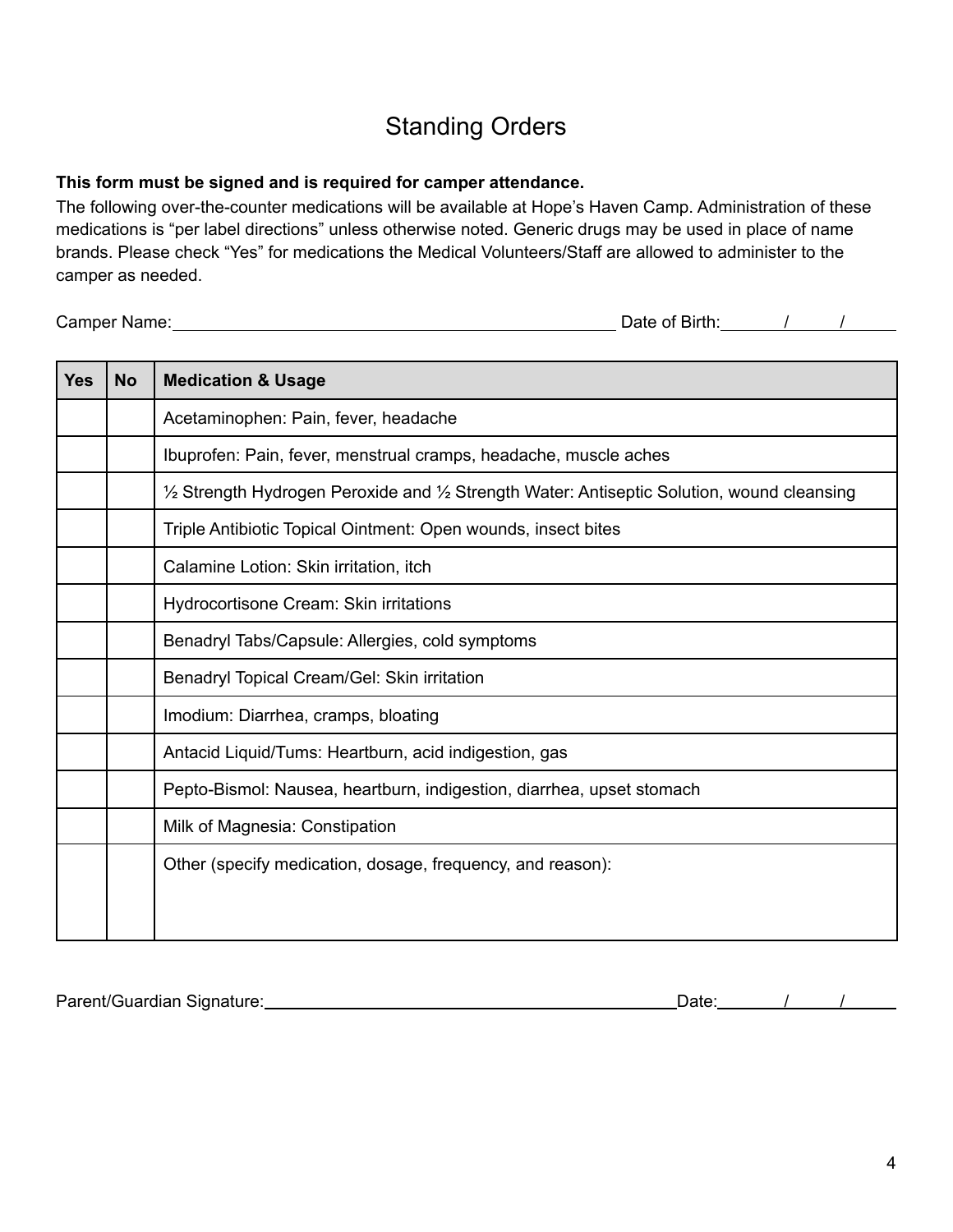## Archery Release Form

### **In the event that archery is offered please complete this form.** Camper Name:

This archery activity will be led by NASP certified instructors. The instructors will provide safety lessons, demonstrations, and practice opportunities with adjustable compound bows.

Are there any physical disabilities or conditions your camper has which might limit their participation in this activity?

"I have read and understand the nature of this activity. I release any and all rights or claims for damage against Hope's Haven or affiliated organizations and all individuals assisting in instructing and conducting these activities for any and all injuries, loss or damages suffered by me at, or in any way connected with these injuries.

| I, (Parent/Guardian) ____                                                                                   | , grant permission for my child,         |  |  |  |
|-------------------------------------------------------------------------------------------------------------|------------------------------------------|--|--|--|
|                                                                                                             | , to participate in the archery shooting |  |  |  |
| activity. This event/activity will take place under the guidance and direction of Hope's Haven staff and/or |                                          |  |  |  |
| volunteers. I understand that all equipment will be provided and that no personal archery or shooting       |                                          |  |  |  |
| equipment is allowed at camp.                                                                               |                                          |  |  |  |

| Parent/Guardian Signature: | Date |  |  |
|----------------------------|------|--|--|
|                            |      |  |  |